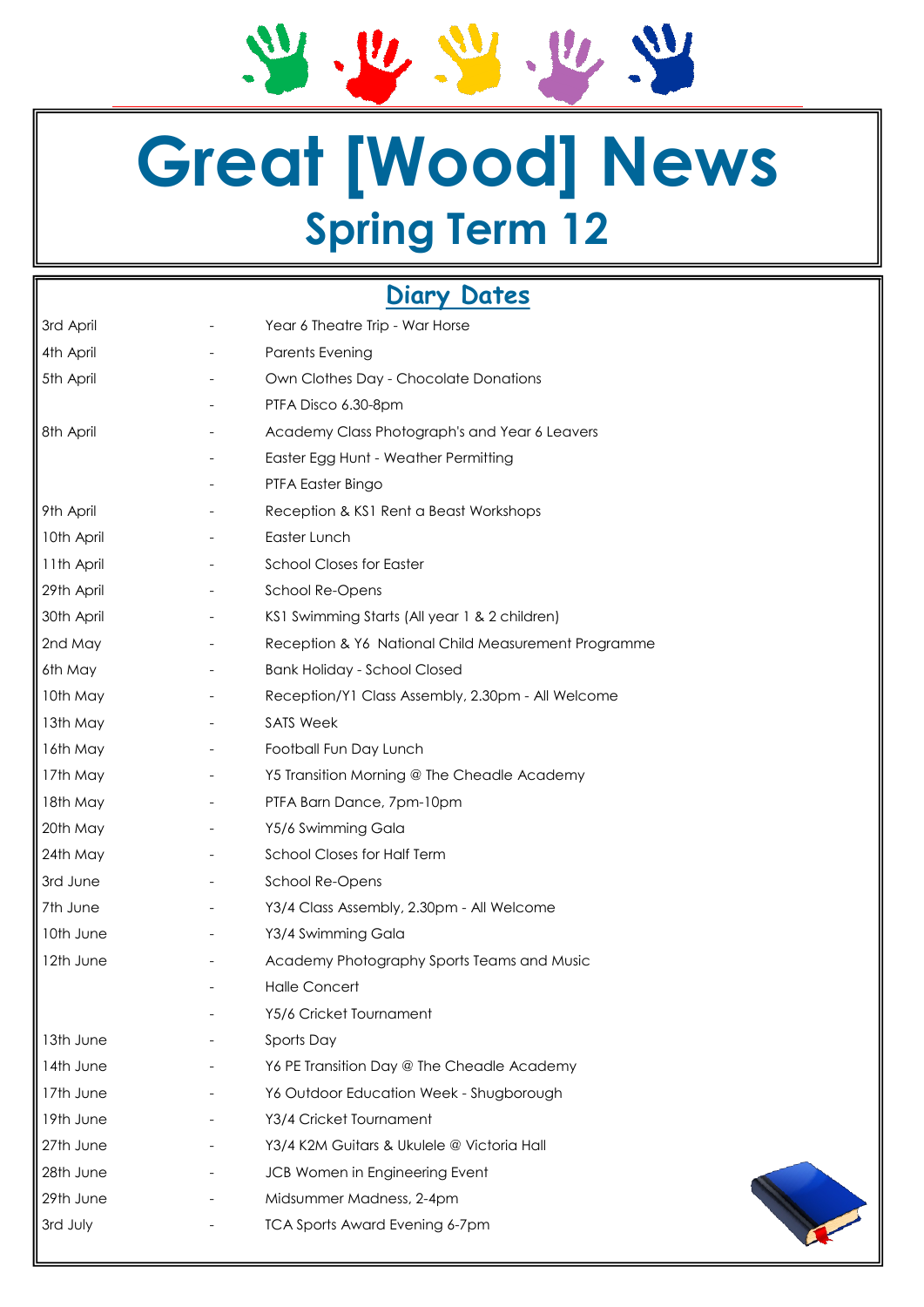# **Easter Events**

#### **PTFA Easter Disco**

This Year we will once again be holding our PTFA Easter disco. This will be on Friday 5th April, from 6.30pm until 8.00pm. The entrance fee will be £2 and each child will receive a glow bracelet, a goody bag and a raffle ticket for our draw, at the end of the disco. The first prize will be a C.D.

All our Great Wood children are welcome, but reception children must be accompanied by an adult for the disco. So get out your dancing shoes and join us for a boogie!



#### **Easter Bingo**

*Monday 8th April @ Great Wood School*



Doors open at 6.15pm - eyes down at 6.30pm. Free Entry Lots of Easter prizes to be won! Refreshments also provided.



#### **PTFA Non-Uniform Day**

On Friday 5th April, we will be having an own clothes day to support out PTFA Easter Bingo, which is on Monday 8th April. Children are welcome to wear their own clothes for the day and are asked to bring a chocolate donation for the bingo.

We would greatly appreciate Easter Eggs, boxes of chocolates, bars of chocolate, chocolate bunnies, or chicks or teddies, or any chocolate goodies that you are able to donate.



So wear your favourite outfit for school and support your PTFA, to help us support you!



### **Easter competition**

This year Great Wood will be holding a Easter Bonnet Competition.

We are hoping for original, Easter themed bonnets for our competition this year. Whether you want to wear a hat of flowers, chocolate, chicks, or bunnies, put your artistic 'hats' on and wow us with your creations. Entries need to be handed in to class teachers, by Monday 8th April, which is the closing date for the competition.



So start collecting exciting materials to enhance your child's entry, to help it stand out as a winner!

#### **Easter Egg Hunt**

This year we will also be having an Easter Egg Hunt during the last week of the Spring term, where the children will be put into teams and set out to solve the mystery clues, that will be hidden around school and the school grounds (weather permitting)! There will be prizes for the winning team and I dare say there might be chocolate involved during the proceedings!



#### **Menu Change**

On Thursday 11th April, Lesley and Jan are doing a special lunch to celebrate the end of term. They will be serving: **Fish Fingers and Chips**, followed by **Jelly**, or **Iced Sponge.**

#### **KS1 Swimming**

After the Easter holidays all year 1 and 2 children will start swimming on **Tuesday**  30th April 2019. The children will leave for their lesson on **Tuesday** mornings at 10.30am so pupils will need to have their swimming kit with them. Swimming caps are available to buy from the school office at a cost of £2. Please note girls will need to wear a one piece costume and boys are not allowed to wear baggy shorts.



Wednesday 10th April

**Easter Lunch** 



Roast Pork or Cheese & Potato Bake

with Mashed & Roast Potatoes and Vegetables

Chocolate Cake & Chocolate Custard or Cookie



#### **Meal Prices**

Please be aware that there will be a 10p increase to school meals from 29th April 2019, therefore after Easter school meals for all children in years 3-6 will be £2.30 per day, £11.50 per week. This is for a two course healthy meal and a drink.